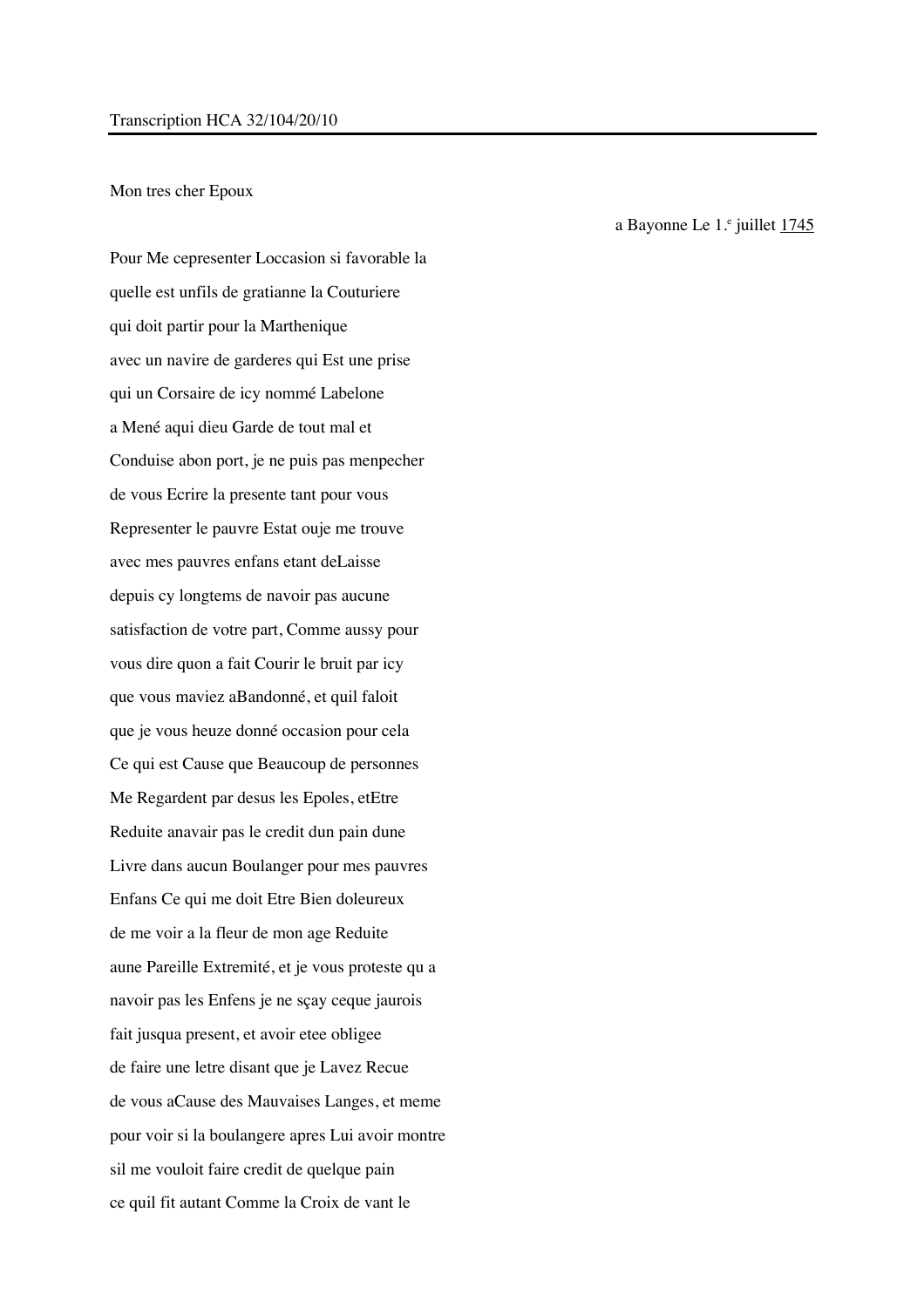Mort, et je vous Remets incluse une Copie de La letre que je fis faire a Cete fin que vous voyez sy je m enprenes dune Bonne façon sur quoy je vous laisé apenser dans quel Estat puis je etre nayant pas fait aucun Efet, ainsy je vous prie de Graçe au nom de de Dieu de faire mieux que vous navez pas fait jusqua present, nom pastant pour Moy Comme pour les Enfans et ne levoulant faire ny pour Les uns nipour les autres de Le faire aumoins pour lamour de Dieu, et sy au Cas que vous vouliez me Remetre quelque Chose je vous prie de Le faire avec despaisailles qui doit venir Convoyé, Et suis en attendant tous avous Montres a My Votretres humble servante Jannote Rostant

\_\_\_\_\_\_\_\_\_\_\_\_\_\_\_\_\_\_\_\_\_\_\_\_\_\_\_\_\_\_\_\_\_\_\_\_\_\_\_\_\_\_\_\_\_\_\_\_\_\_\_\_\_\_\_\_\_\_\_\_\_\_\_\_\_\_\_\_\_\_\_\_\_\_\_\_\_\_\_\_\_\_

Monsieur

Monsieurjean Roustant Cousinier

A la Marthenique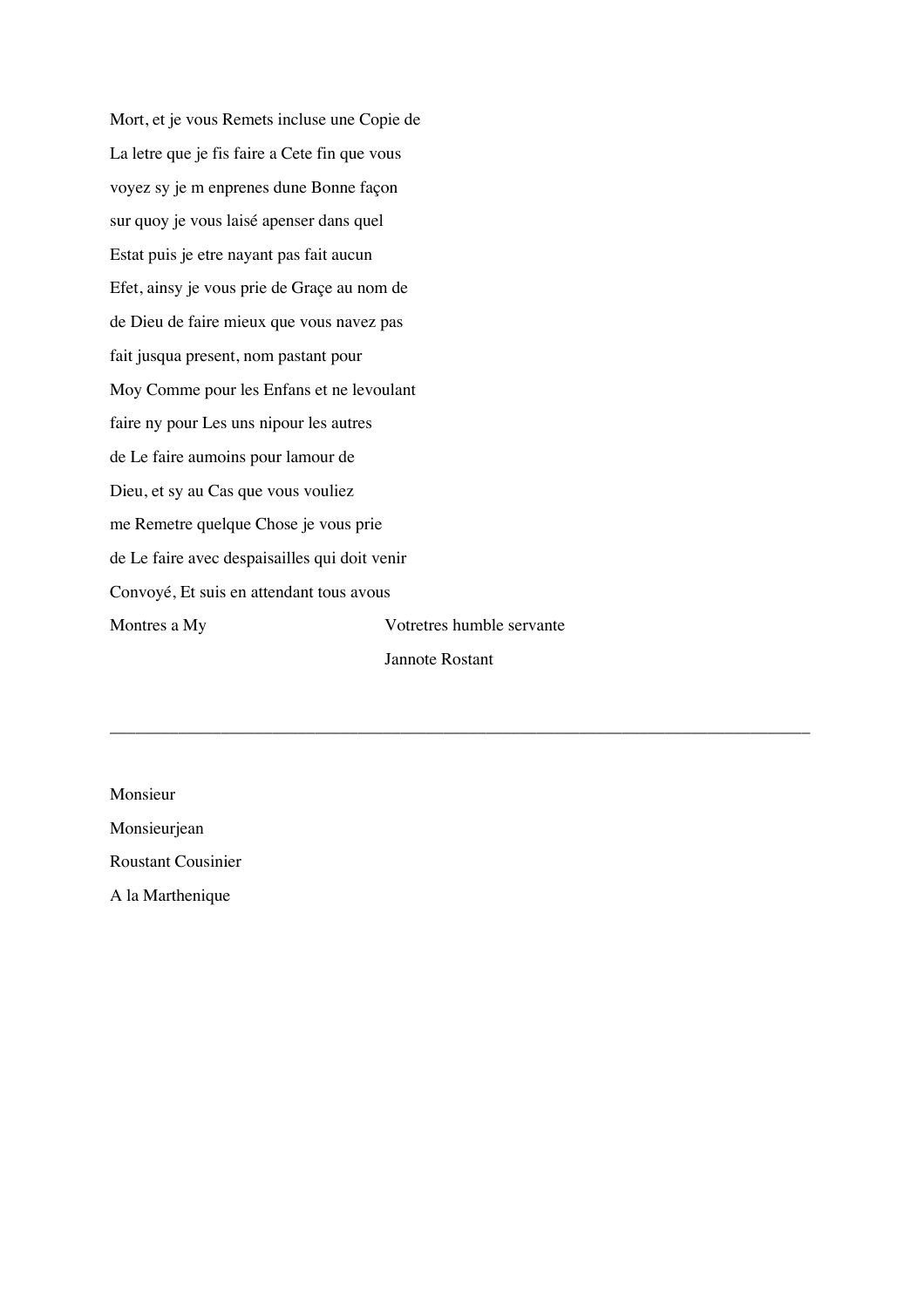Je ne fais simplement matres chere epouze que profiter de loccazion du capitaine lafourcade pour tedire quej ay receu tes trois lettres compriz celle du fils delamuniere je tediray queje nay pas voulu rien faire passer en europe avec ledit lafourcade nepouvant me figurer quil netombe entreles mains des englois je tenverray sans faute par lavoye de Bord(eau)x de quoy te dedomager des peines quetu as essuyé : il doit partir bien tot un convoy de 20 navires sous lescorte de deux vaisseaux de guerre : dont laplus grande partie va a bordeaux ce sera avec quelque navire de cette flotte queje tenverray ce quil te faut, prie en attendant madame marion duloyer de te secourir ; jy feray honneur dans peu comme au maitre de lamaison jay receu lalettre de marion ou jay été bien aizé quelle est finy avec [mona..] tu pourras tadresser a elle si tu as Besoin de quelque argent : jevais luy remetre des effets par la comoditté qui est dans lille et qui va faire voile dans peu, ne te chagrinepoint point je ten prie et donne toujours de tes nouvelles monsieur avec lequel je suis assossie veut que nous tenions chacun une maizon apart et tout en sossietté nous avons de loccupation graces adieu apouvoir faire des bons affaires si cela continue je meporte bien graces au ciel fais en dememe tu feras mes complim(en)s a Madame duloyer et ason mary et a Monsieur et Mlle Larre avec tous ceux de Cazebat : noublie pas Monsieur et Mlle Lafitte a quy jay tant dobligation je reste jusque audepart des premiers navires matres cher epouze ton tres huble et fidel epoux rustan

ala martinique ce 2 descembre 1744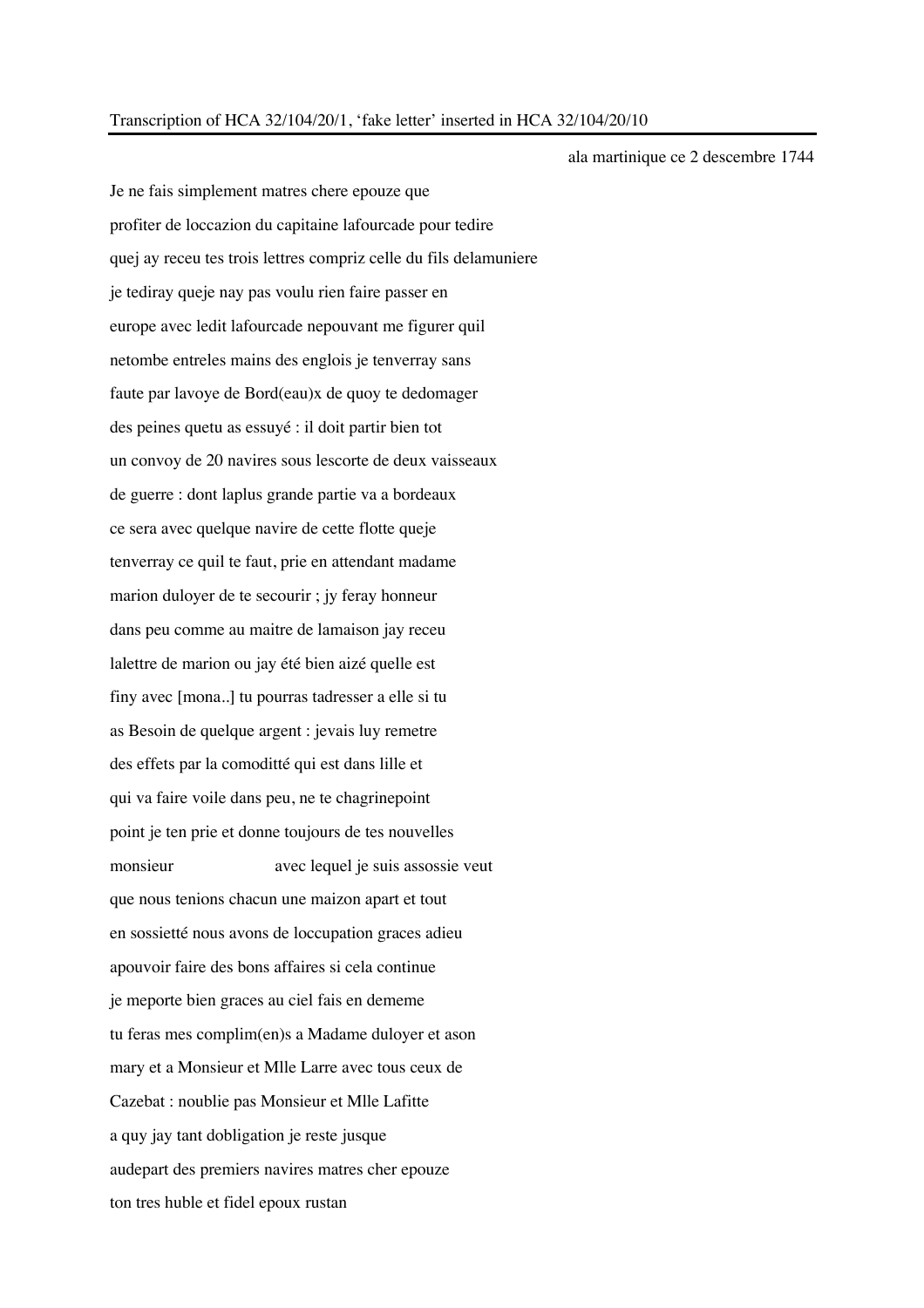My dearest husband,

since a favourable opportunity in the form of Gratianne the seamstress' son, who is set to leave for Martinique on a ship of Garderes – which was taken as a prize by a privateer from here called Labelone – and whom God may protect from all harm and safely guide to his destination, has presented itself, I cannot refrain from writing you this letter to not only inform you about the poor condition which me and my poor children find ourselves in after having been neglected by you for so long, but also to tell you about the rumour, that you have abandoned me, which has spread here. It is also being said that I gave you reason to do so which causes many people to look down on me and has reduced me to not even having the credit to buy a loaf of bread for my poor children at any bakery. What pains me even more is to see myself reduced in such an extreme manner during the prime of my life and I assure you that I do not know how I would have responded to this situation, if it had not been for my children. Due to all of this I felt obliged to write a letter in your name, saying that I had received it from you in order to silence the scandalmongers and even to try and see if the baker would grant me credit for some bread after showing him the letter, which he did as the cross in front of the

in Bayonne, 1 July 1745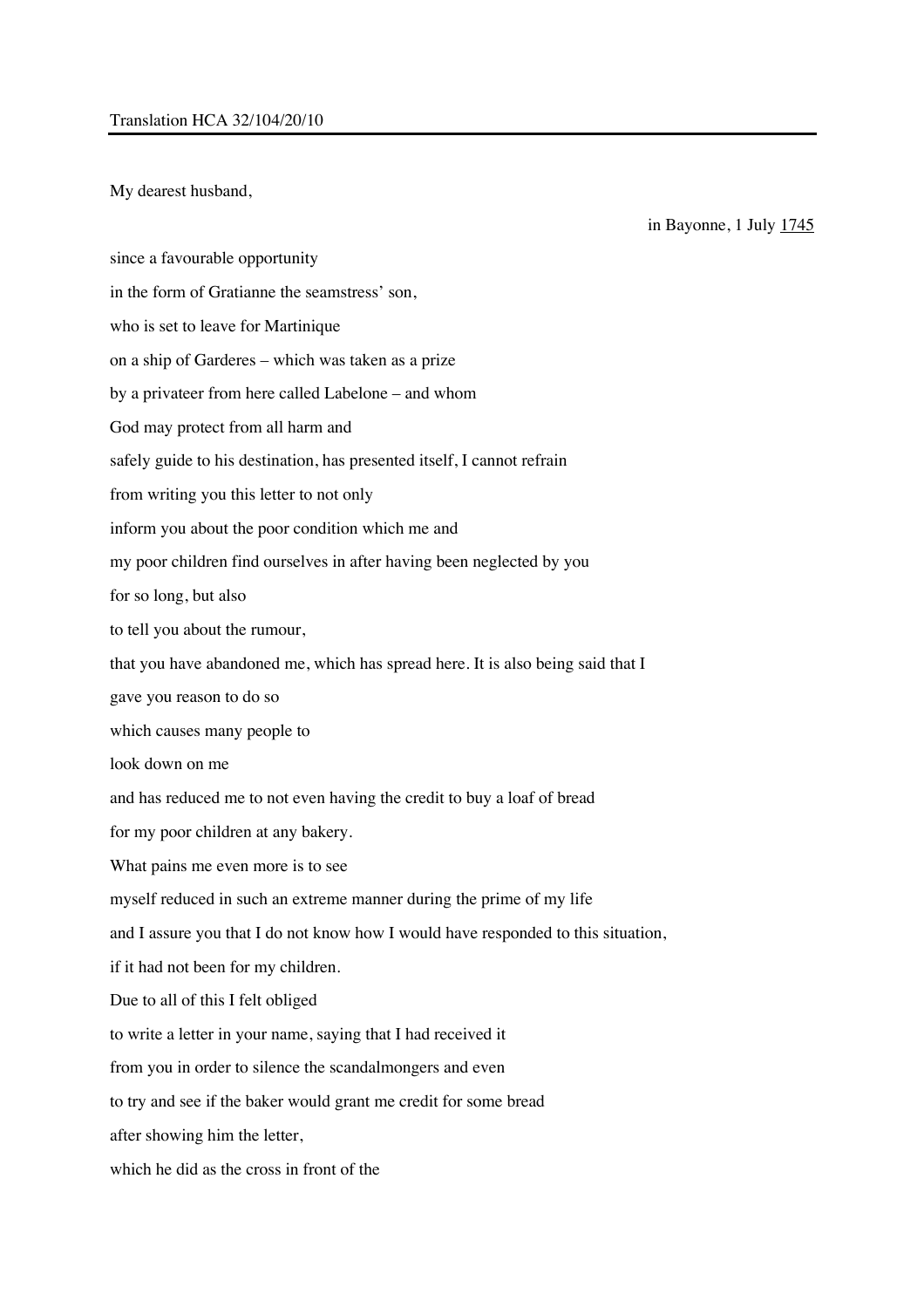dead man. <sup>1</sup> I am enclosing a copy of the letter which I wrote [or dictated] for the said purpose, so that you can see for yourself, if I have done this sufficiently. On this note, I leave it up to you to imagine what condition I may be in since I have not made any impact so far, which is why I beg you – in the name of God – to do better than you have done up until now – if not for me then for the children. If you neither want to do it for the former nor for the latter then at least do it for the love of God and if you do want to send me something then I would ask you to do so with the help of Despesailles who is to come as part of the convoy. In the meantime I am all yours, my dearest friend Your most humble servant Jannote Rostant \_\_\_\_\_\_\_\_\_\_\_\_\_\_\_\_\_\_\_\_\_\_\_\_\_\_\_\_\_\_\_\_\_\_\_\_\_\_\_\_\_\_\_\_\_\_\_\_\_\_\_\_\_\_\_\_\_\_\_\_\_\_\_\_\_\_\_\_\_\_\_\_\_\_\_\_\_\_\_\_\_\_

Mister Jean Roustant cook In Martinique

<sup>&</sup>lt;sup>1</sup> Meaning with no effect; it makes no difference to him, as it does to the cross in front of a dead man.